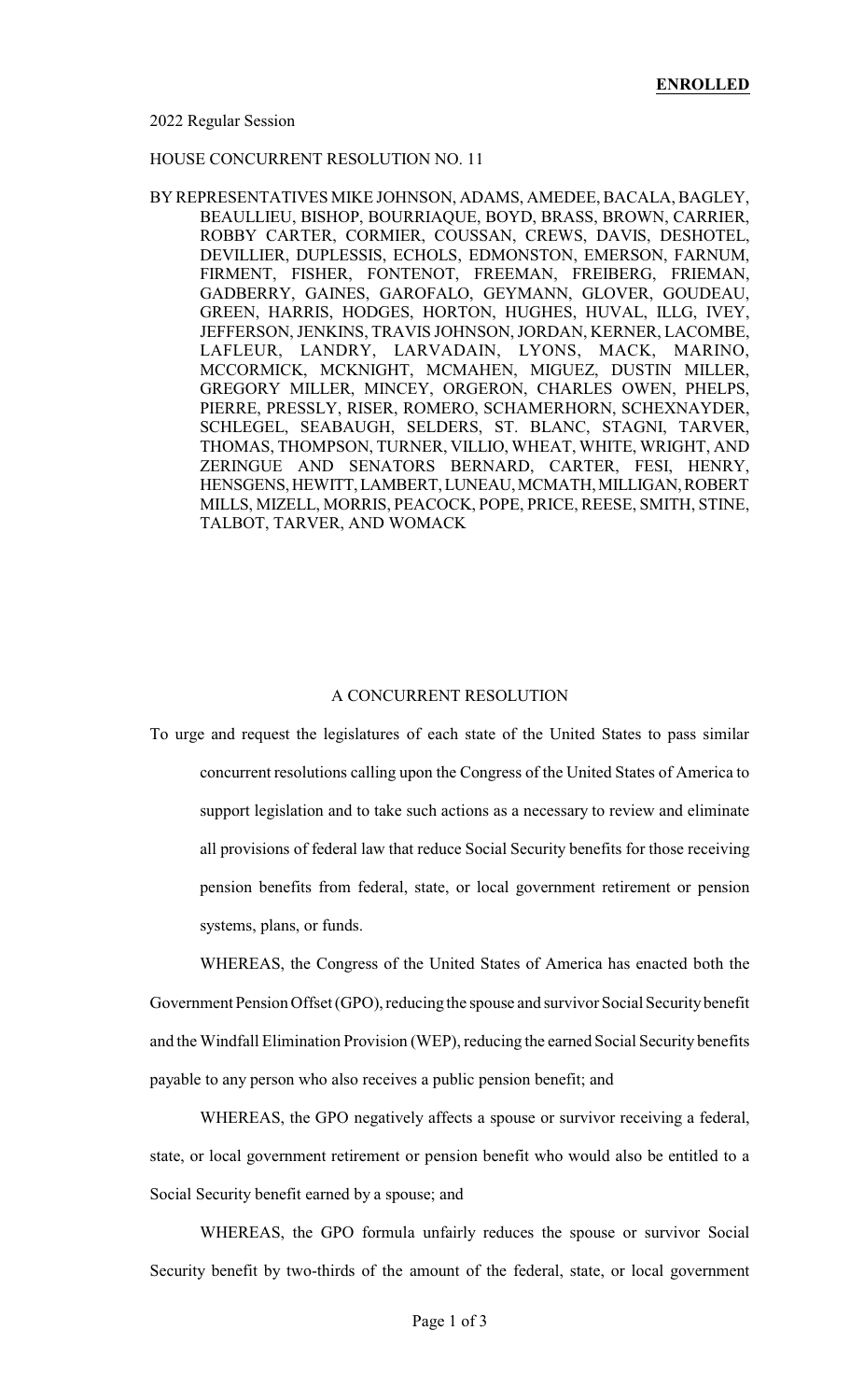retirement or pension benefit received by the spouse or survivor, in many cases completely eliminating the Social Security benefit event though their spouse paid Social Security taxes for many years; and

WHEREAS, the GPO has a harsh effect on hundreds of thousands of citizens and undermines the original purpose of the Social Security dependent/survivor benefit; and

WHEREAS, according to recent Social Security Administration figures, more than half a million individuals nationally are affected by the GPO; and

WHEREAS, the WEP applies to those persons who have earned federal, state, or local government retirement or pension benefits, in addition to working in employment covered under Social Security and paying into the Social Security system; and

WHEREAS, the WEP unfairly reduces the earned Social Security benefit using an averaged indexed monthly earnings formula and may reduce Social Security benefits for affected persons by as much as one-half of the retirement benefit earned as a public servant in employment not covered under Social Security; and

WHEREAS, the WEP causes hardworking individuals to lose a significant portion of the Social Security benefits that they earned themselves; and

WHEREAS, according to recent Social Security Administration figures, more than one and a half million individuals nationally are affected by the WEP; and

WHEREAS, in certain circumstances, both the WEP and GPO can be applied to a qualifying survivor's benefit, each independently reducing the available benefit and in combination eliminating a large portion of the total Social Security benefit available to the survivor; and

WHEREAS, because of the calculation characteristics of the GPO and the WEP, they have a disproportionately negative effect on employees working in lower-wage government jobs, like policemen, firefighters, teachers, and state employees; and

WHEREAS, Louisiana is making every effort to improve the quality of life of its citizens and to encourage them to live here, yet the current GPO and WEP provisions compromise their quality of life; and

WHEREAS, the number of people affected by GPO and WEP is growing everyday as more and more people reach retirement age; and